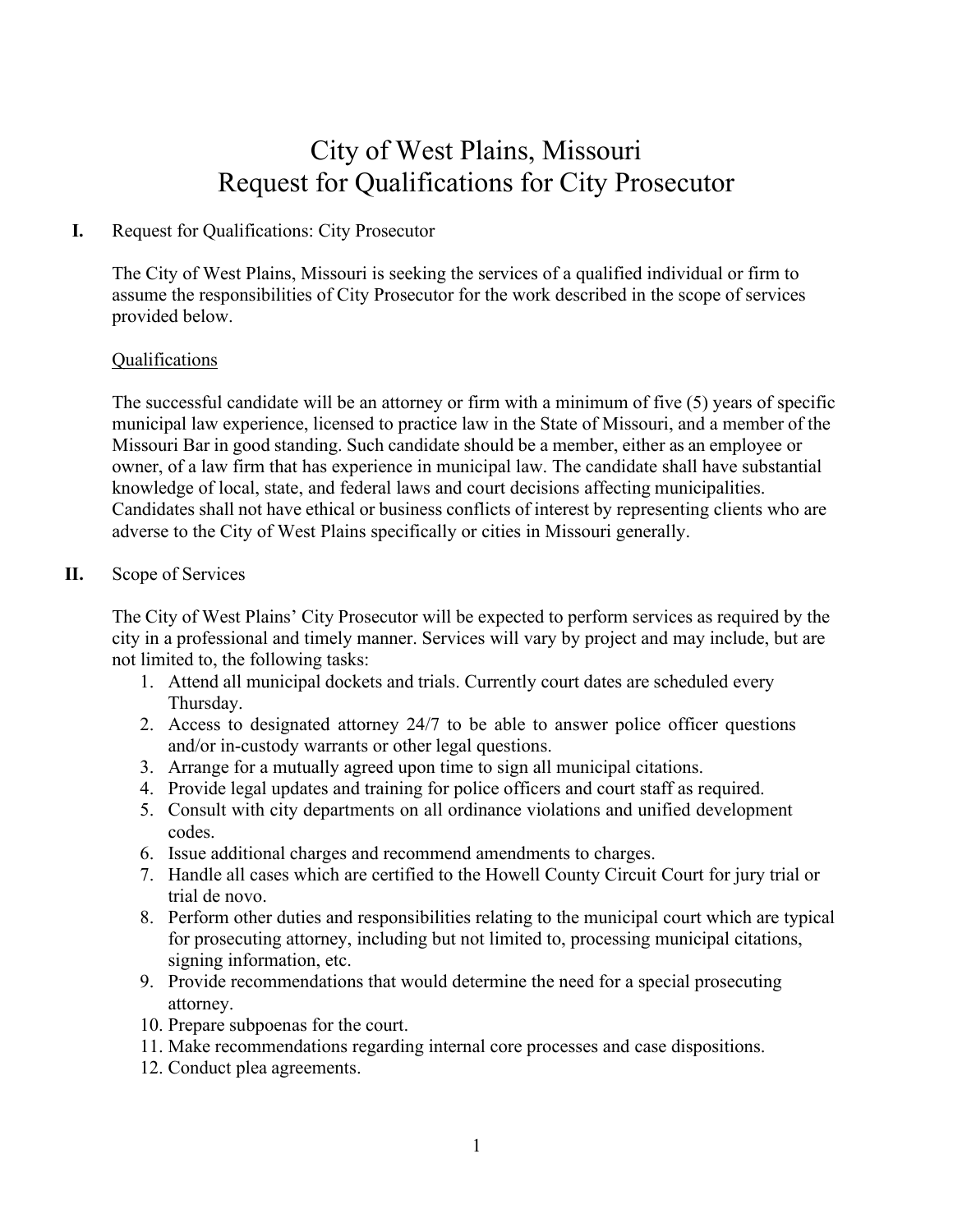## **III.** General Information Regarding the City of West Plains, Missouri

The City of West Plains is a Home Rule Charter city located in Howell County, Missouri on Highway 63. West Plains has over 12,000 residents and serves a daytime population of nearly 30,000. The city is governed by a mayor and city council with a city administrator who is responsible for daily administration of all city functions. Typical court dates are scheduled every Thursday.

## **IV.** Response from Organization

Submissions should include responses to each of the following items. Please construct your responses in the same order as listed below to facilitate review and comparison. **Do not include fees in the response.** The city intends to negotiate fees with the attorney or firm selected based on qualifications.

- 1. Provide a general profile of the firm and identify primary officer serving the city.
- 2. Provide a statement of qualifications confirming the attorney's or firm's satisfaction of the qualifications listed in Section II.
- 3. Identify the professional staff assigned to work with the city, indicating the lead representative. Attach relevant experience for each assigned staff member.
- 4. Outline your firm's experience in providing city prosecutor services for a city like West Plains, Missouri, as outlined in Section III, and briefly summarize three (3) representative projects that illustrate your experience.
- 5. Explain any other relevant qualifications.
- 6. Demonstrate your experience working with communities that have comparable characteristics to the city. List up to five (5) references from these communities, including names, addresses, and phone numbers of contact persons.
- 7. All respondents will be required to submit evidence of professional liability insurance at the limits required by the City of West Plains and disclose any applicable deductible amount.

# **V.** Submission of Qualifications

The firm must submit an original and three (3) copies of its response to the city administrator no later than 5 P.M. on July 8, 2022. All responses shall include, at minimum, the information requested in Section IV above and Appendix A. The address for response submission is:

City of West Plains c/o Sam Anselm City Administrator 1910 Holiday Lane West Plains, Missouri 65775

All responses must be signed by a duly authorized individual and each response shall state the name of the primary contact for the respondent.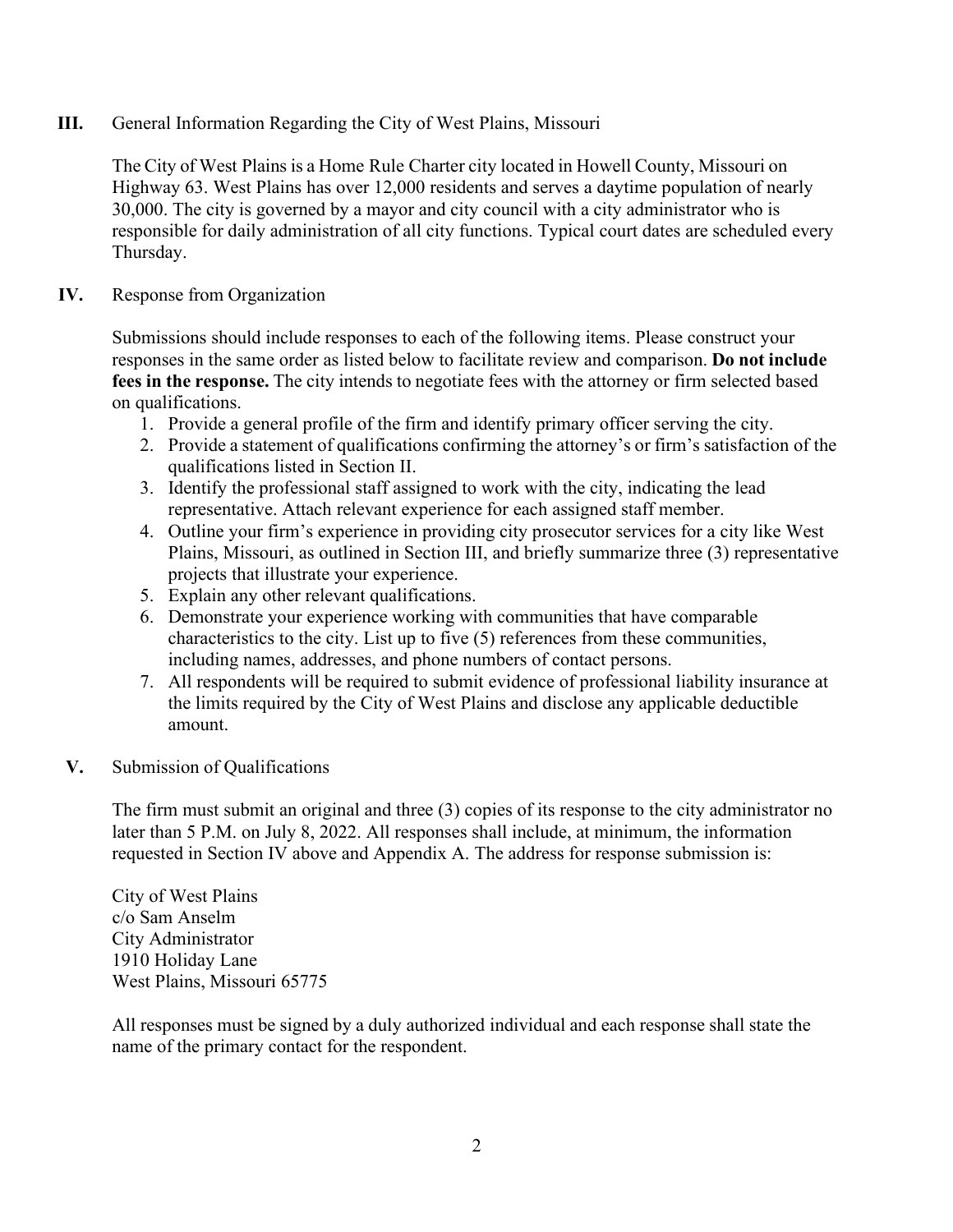## **VI.** Terms and Conditions

- 1. The city reserves the right to reject any or all responses or to award the contract to the next most qualified attorney if the successful attorney does not execute a contract within thirty (30) days after the award of the response.
- 2. All responses shall become the property of the city and the city may, at its option, request oral presentation prior to selection. Notification in writing will be given if such meetings are required. No public bid opening will be held. A listing of firms and names representing the responses received will be provided only upon request.
- 3. City Administrator Sam Anselm will be the primary source of contact at the city during the Request for Qualifications and the selection process. Mr. Anselm will coordinate appointments with staff to answer any questions or set up interviews. Communications about this Request with other city staff members or members of the West Plains City Council will constitute automatic rejection of that firm's response.
- 4. The city reserves the right to request clarification of the information submitted and to request additional information of one or more applicants.
- 5. Any response may be withdrawn up until the date and time set forth in Section V. Any responses not withdrawn shall constitute an irrevocable offer for a period of ninety (90) days to provide the city the services set forth in the attached specifications, or until a response has been approved by the city.
- 6. Any agreement or contract resulting from the acceptance of a response shall be on forms either supplied by or approved by the city and shall contain, as a minimum, applicable provisions of the Request for Qualifications. The city reserves the right to reject any agreement that does not conform to the Request and any city requirements for agreements and contracts.
- 7. The selected firm shall not subcontract or assign any interest in the contract and shall not transfer any interest in the same without prior written consent of the city.
- 8. All costs associated with the preparation of a response in response to the Request shall be the responsibility of the firm submitting the response.
- 9. The selected firm will be required to provide evidence that they have in force professional liability insurance of a minimum of \$1,000,000 with a maximum \$50,000 deductible.
- 10. The attorney or firm will be expected to meet with city officials at city offices as needed during service engagements.
- 11. As this is a Request for Qualifications and not a bid, the city reserves the right to negotiate with any party and on any matter.

# **VII.** Interviews

The city may select two or more firms for oral presentations. Each selected firm will give a 20 minute presentation summarizing their qualifications and their approach to the services to be provided. The presentation will be followed by a question-and-answer period. The individuals who will be assigned to the provision of services will be expected to make the oral presentation.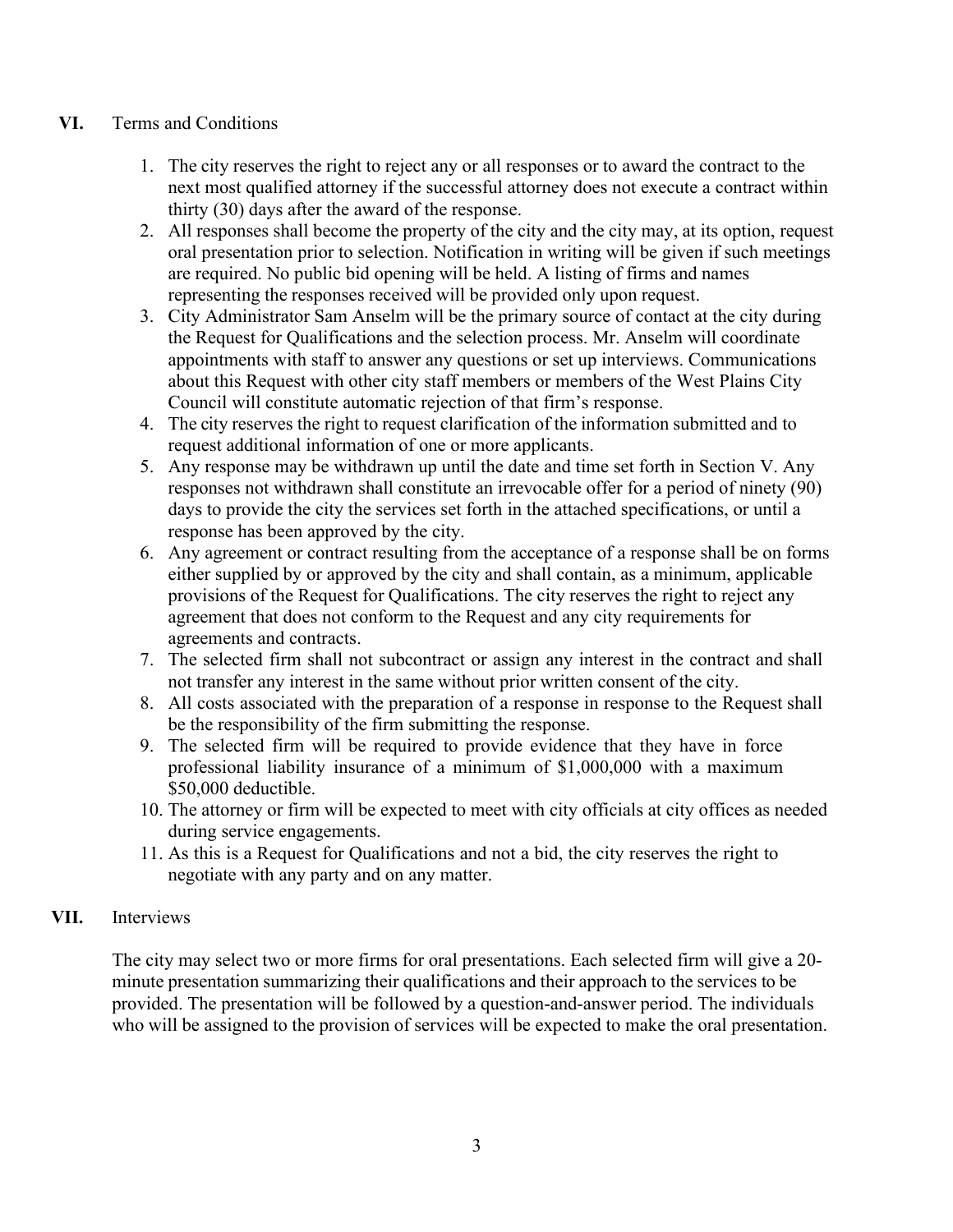### **VIII.** Evaluation of Responses

The following criteria shall be used to evaluate the responses:

- 1. Quality of the response and completeness to the Request.
- 2. Relevance of experience cited for the tasks outlined in the Scope of Services.
- 3. Experience and creativity in providing attorney services to local governments of comparable characteristics to the City of West Plains.
- 4. Experience of staff assigned to serve the City of West Plains.
- 5. Proven ability to provide other city prosecutor services.
- 6. References.
- **IX.** Schedule of Events

The City of West Plains has developed the following schedule of events for selection:

| RFQ Schedule                          | Date              |
|---------------------------------------|-------------------|
| Distribute Request for Qualifications | By June 10, 2022  |
| <b>Response Receipt Deadline</b>      | July 8, 2022      |
| <b>Consideration by City Council</b>  | End of July, 2022 |
| Contract Award                        | August 15, 2022   |

All questions regarding this Request for Qualifications are to be directed in writing to:

Sam Anselm City Administrator 1910 Holiday Lane West Plains, MO 65775 [sam.anselm@westplains.gov](mailto:sam.anselm@westplains.gov)

All respondents should be aware that any communication about this Request with other city officials, either elected or appointed, after the date of this Request will cause that firm's response to be automatically rejected.